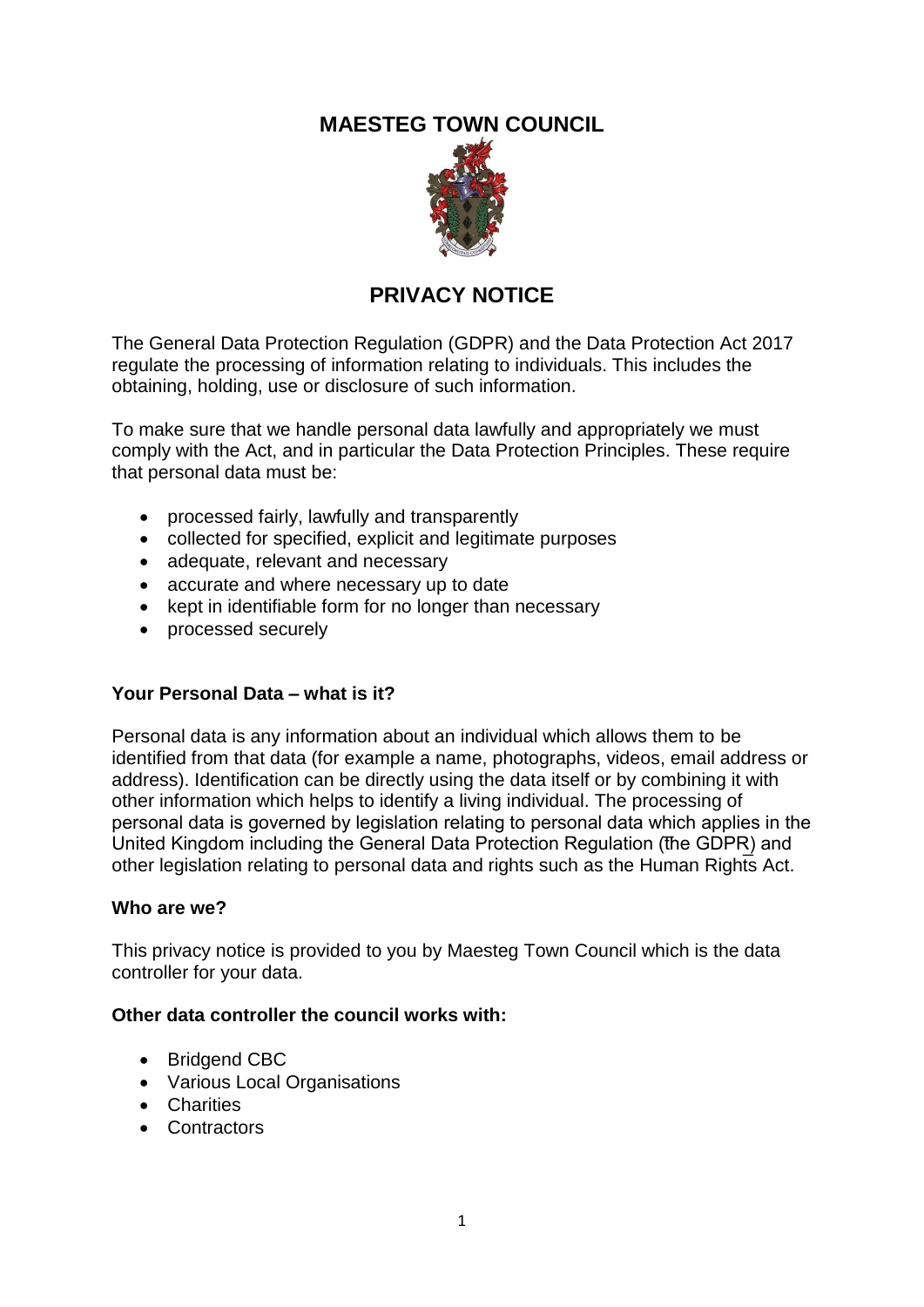We may need to share your personal data we hold with them so that they can carry out their responsibilities to the council. If we and the other data controllers listed above are processing your data jointly for the same purposes, then the council and the other data controller may be joint data controllers which mean we are collectively responsible to you for your data. Where each of the parties listed above are processing your data for their own independent purposes then each of us will be independently responsible to you and if you have any questions, wish to exercise any of your rights or wish to raise a complaint, you should do so directly to the relevant data controller.

A description of what personal data the council processes and for what purposes is set out in this Privacy Notice.

## **The council will process some or all of the following personal data where necessary to perform its tasks:**

- Names, titles and aliases, photographs;
- Contact details such as telephone number, addresses and email addresses;
- Where they are relevant to the service provided by a council, or where you provide them to use, we may process information such as gender, age, marital status, nationality, education/work history, academic/professional qualifications, hobbies, family composition, and dependents;
- Where you pay for activities such as use of a council hall, financial identifiers such as bank account numbers, payment card numbers, payment/transaction identifiers, policy numbers and claim numbers;
- The personal data we process may include sensitive or other special categories of personal data such as criminal convictions, racial or ethnic origin, mental and physical health, details of injuries, mediation/treatment received, political beliefs, trade union affiliation, genetic date, biometric data, data concerning and sexual life or orientation.

#### **How we use sensitive personal data:**

- We may process sensitive personal data including, as appropriate:
	- Information about your physical or mental health or condition in order to monitor sick leave and take decision on your fitness to work;
	- Your racial or ethnic or religious or similar information in order to monitor compliance with equal opportunities legislation;
	- In order to comply with legal requirements and obligations to third parties.
- These types of data are described in the GDPR as Special categories of data and require higher levels of protection. We need to have further justification for collecting, storing and using this type of personal data.
- We may process special categories of personal data in the following circumstances:
	- In limited circumstances, with your explicit consent.
	- Where we need to carry out our legal obligations.
	- Where it is needed in the public interest.
- Less commonly, we may process this type of personal data where it is needed in relation to legal claims or where it is needed to protect your interests (or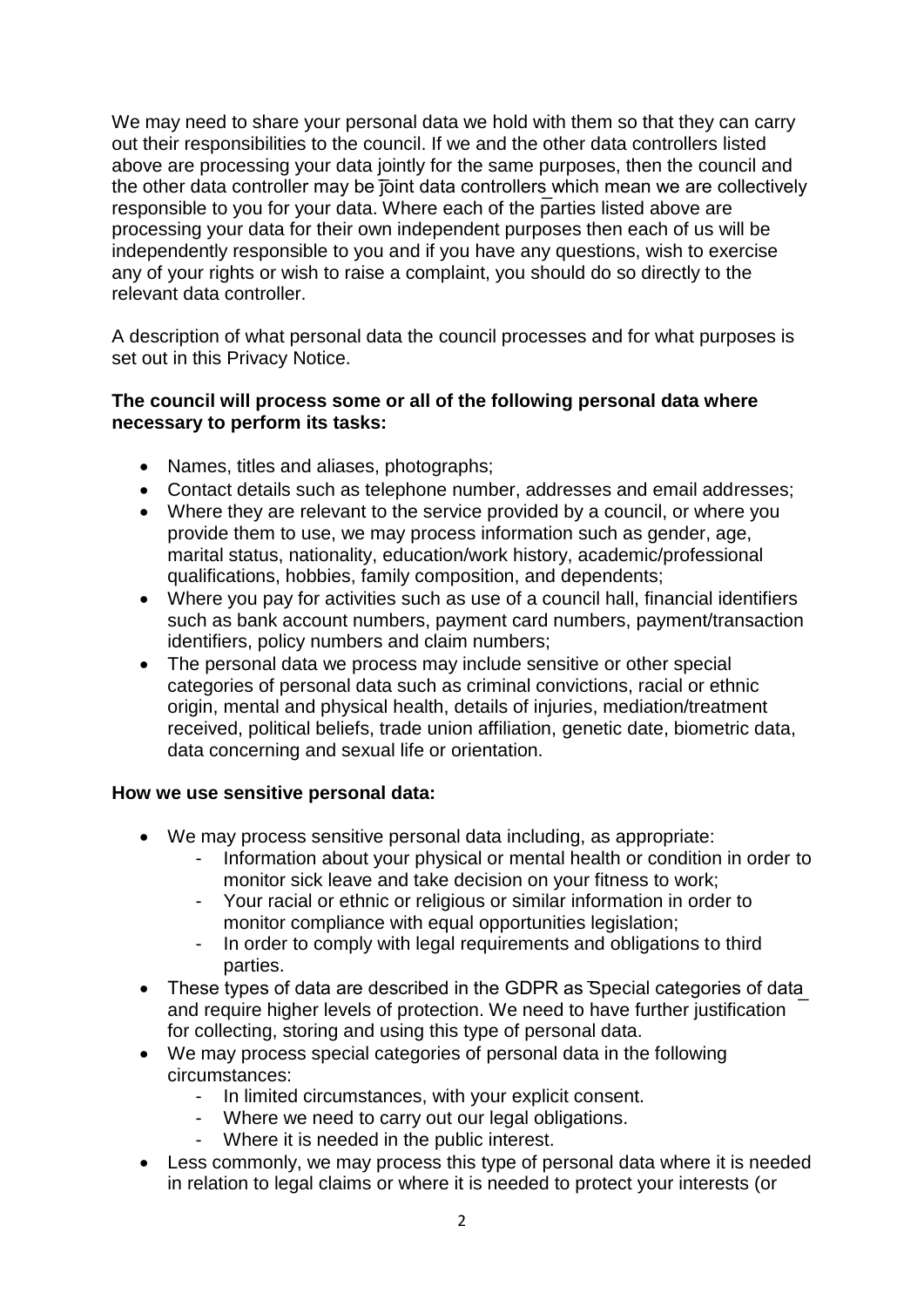someone else's interests) and you are not capable of giving your consent, or where you have already made the information public.

# **Do we need your consent to process your sensitive data?**

• In limited circumstances, we may approach you for your written consent to allow us to process certain sensitive personal data. If we do so, we will provide you with full details of the personal data that we would like and the reason we need it, so that you can carefully consider whether you wish to consent.

# **The Council will comply with data protection law. This says that the personal data we hold about you must be:**

- Used lawfully, fairly and in a transparent way.
- Collected only for valid purposes that we have clearly explained to you and not used in any way that is incompatible with those purposes.
- Relevant to the purposes we have told you about and limited only to those purposes.
- Accurate and kept up to date.
- Kept only as long as necessary for the purposes we have told you about.
- Kept and destroyed securely including ensuring that appropriate technical and Security measures are in place to protect your personal data to protect personal date from loss, misuse, unauthorised access and disclosure.

# **We use your personal data for some or all of the following purposes:**

- To deliver public services including to understand your needs to provide the services that you request and to understand what we can do for you and inform you of other relevant services;
- To confirm your identity to provide some services
- To contact you by post, mail telephone or using social media
- To help us to build up a picture of how we are performing
- To prevent and detect fraud and corruption in the use of public funds and where necessary for the law enforcement functions
- To enable us to meet all legal and statutory obligations and powers including any delegated functions;
- To carry out comprehensive safe guarding procedures (including due diligence and complaints handling) in accordance with best safeguarding practice from time to time with the aim of ensuring that all children and adultsat-risk are provided with safe environments and generally as necessary to protect individuals from harm or injury
- To promote the interests of the council
- To maintain our own accounts and records
- To seek your views, opinions, or comments;
- To notify you of changes to our facilities, services, events and staff, Councillors and other role holders;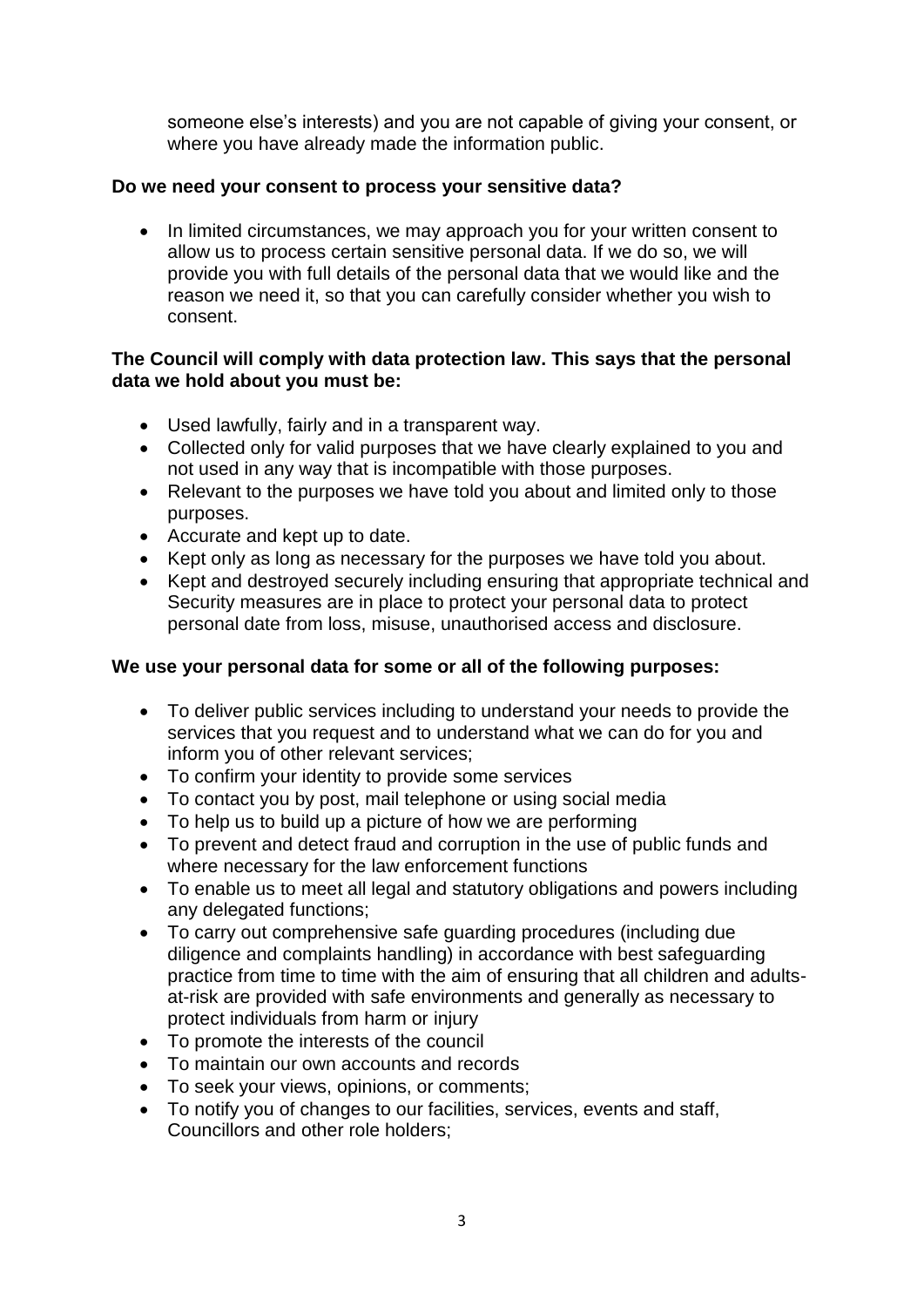- To send you communications which you have requested and that may be of interest to you. These may include information about campaigns, appeals, and other new projects or initiatives;
- To process relevant financial transactions including grants and payments for goods and services supplied to the council;
- To process relevant Financial Assistance Application Forms
- To allow the statistical analysis of data so we can plan the provision of services.

## **What is the legal basis for processing your personal data?**

The council is a public authority and has certain powers and obligations. Most of your personal data is processed for compliance with a legal obligation which includes the discharge of the council's statutory functions and powers. Sometimes when exercising these powers or duties it is necessary to process personal data of residents or people using the council's services. We will always take into account your interests and rights. This Privacy Notice sets out your rights and the council's obligations to you.

Sometime the use of your personal data requires your consent. We will first obtain your consent to that use.

#### **Sharing your personal data**

This section provides information about the third parties with whom the council may share your personal data. These third parties have an obligation to put in place appropriate security measures and will be responsible to you directly for the manner in which they process and protect your personal data. It is likely that we will need to share your data with some or all of the following (but only where necessary):

- The data controllers listed above under the heading other data controllers the
- council works with;
- Our agents, suppliers and contractors. For example, we may ask a commercial provider to publish or distribute newsletters on our behalf or to maintain our database software;
- On occasion, other local authorities or not for profit bodies with which we are carrying out joint ventures e.g. in relation to facilities or events for the community.

#### **How long do we keep your personal data?**

We will keep some records permanently if they are legally required to do so. We may keep some other records for an extended period of time. For example, it is currently best practice to keep financial records for a minimum of 8 years to support HMRC audits or provide tax information. We may have legal obligations to retain some data in connection with our statutory obligations as a public authority. The council is permitted to retain data in order to defend or pursue claims. In some cases the law imposes a time limit for such claims. We will retain some personal data for this purpose as long as we believe it is necessary to be able to defend or pursue a claim. In general, we will endeavour to keep data only for as long as we need it. This means that we will delete it when it is no longer needed.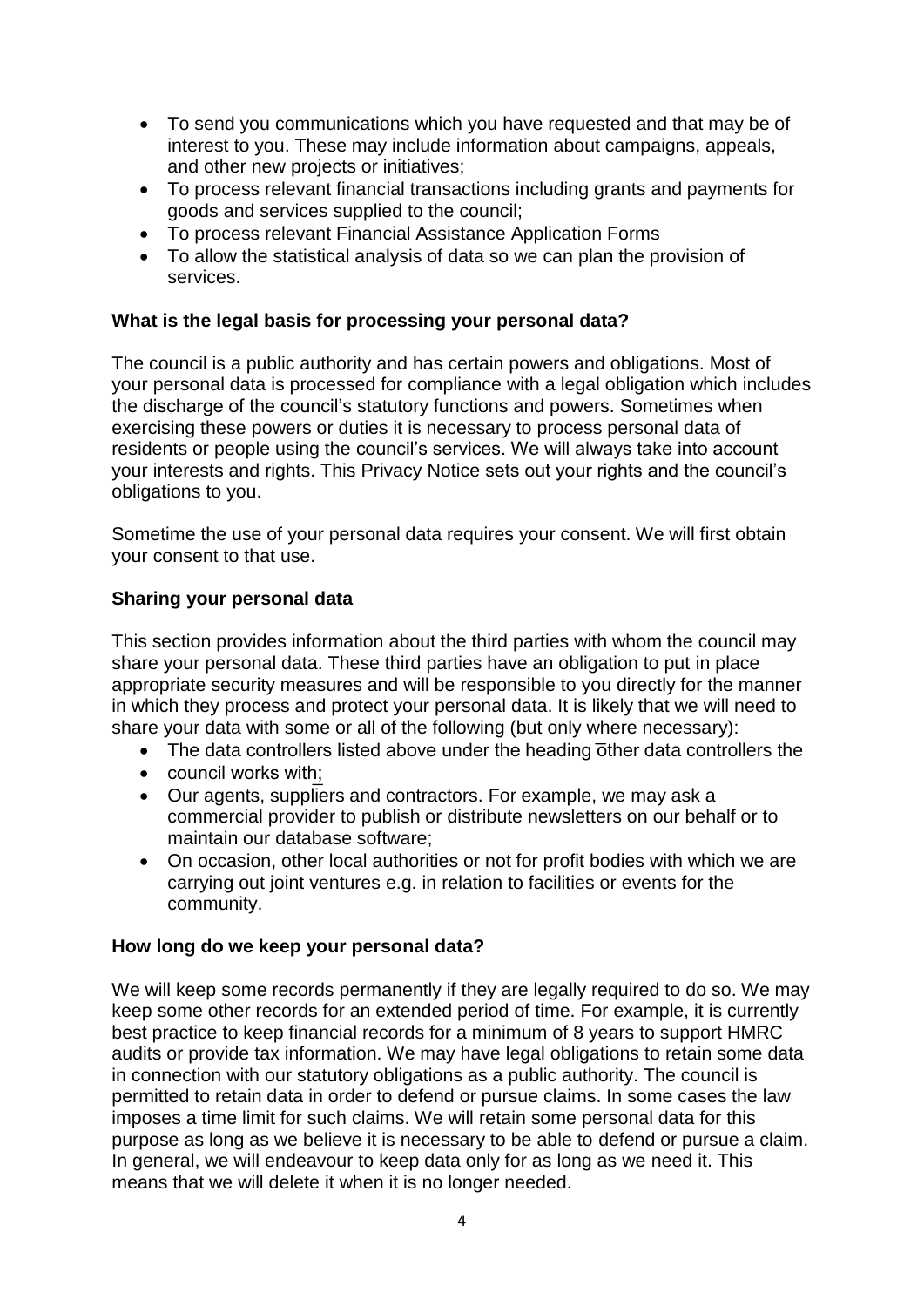# **Your rights and personal data**

You have the following rights with respect to your personal data:

When exercising any of the rights listed below, in order to process your request, we may need to verify your identity for your security. In such cases we will need you to respond with proof of your identity before you can exercise these rights.

## **1. The right to access personal data we hold on you**

- At any point you can contact us to request personal data we hold on you as well as why we have that personal data, who has access to the personal data and where we obtained the personal data from. Once we have received your request we will respond within one month.
- There are no fees or charges for the first request but additional request for the same personal data or requests which are manifestly unfounded or excessive may be subject to an administrative fee.

# **2. The right to correct and update the personal data we hold on you**

 If the data we hold on you is out of date, incomplete or incorrect, you can inform us and your data will be updated.

# **3. The right to have your personal data erased**

- If you feel that we should no longer be using your personal data or that we are unlawfully using your personal data, you can request that we erase the personal data we hold.
- When we receive your request we will confirm whether the personal data has been deleted or the reason why it cannot be deleted (for example because we need it to comply with a legal obligation).

## **4. The right to object to processing of your personal data or to restrict it to certain purposes only**

 You have the right to request that we stop processing your personal or ask us to restrict processing. Upon receiving the request we will contact you and let you know if we are able to comply or if we have a legal obligation to continue to process your data.

# **5. The right to data portability**

- You have the right to request that we transfer some of your data to another controller. We will comply with your request, where it is feasible to do so, within one month of receiving your request.
- **6. The right to withdraw your consent to the processing at any time for any processing of data to which consent was obtained**
	- You can withdraw your consent easily by telephone, email or by post (see contact details below)